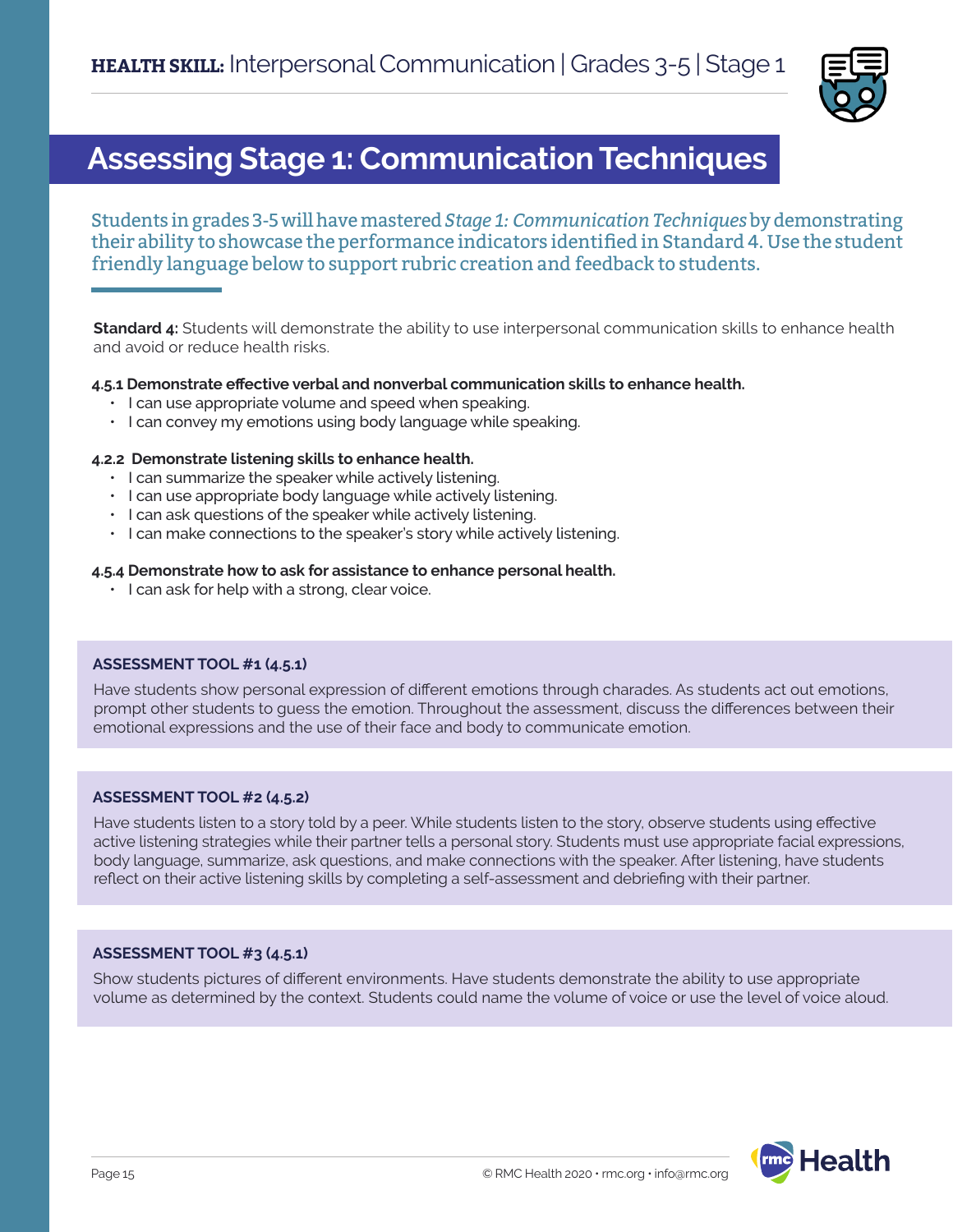

### **ASSESSMENT TOOL #4 (4.5.1, 4.5.2)**

Give students a checklist of the active listening strategies (body language, summarizing, questioning, and connecting). Have students create a one-minute speech about a fun/interesting topic. Allow students to mix and mingle to find different partners to read their speech. Give students one minute to share and one minute to listen. Have students complete a self-evaluation based on how they listened during the one minute speech using an active listening checklist. After each one-minute speech, students fill out their active listening checklist with their partner's help. Then, have students move onto a new partner. Remind students to notice any strategies they need to work on and practice that strategy with their next partner. Monitor students and encourage the use of various strategies. Review student checklists as necessary and have students share out, answering the following questions:

- Which listening strategies were you best at using?
- Which listening strategies do you want to improve?

### **ASSESSMENT TOOL #5 (4.5.1, 4.5.2)**

Give students a speaking and listening checklist. Include the strategies outlined in Step 1 and 2. Tell students that they are going to create a poem to express themselves to others. Have students create an 'I am' poem. Model the poem by creating one for yourself and perform it to the class. Have the students use the checklist to evaluate your speaking and their listening skills. Give students templates and supports to create their own poem. See the recommended "I am Poem" template in the *Resource Bank* below. Have students perform their poems to groups in the classroom. After students perform, have them create the listening and speaking checklist. Students can complete listening checklists when they are not performing.

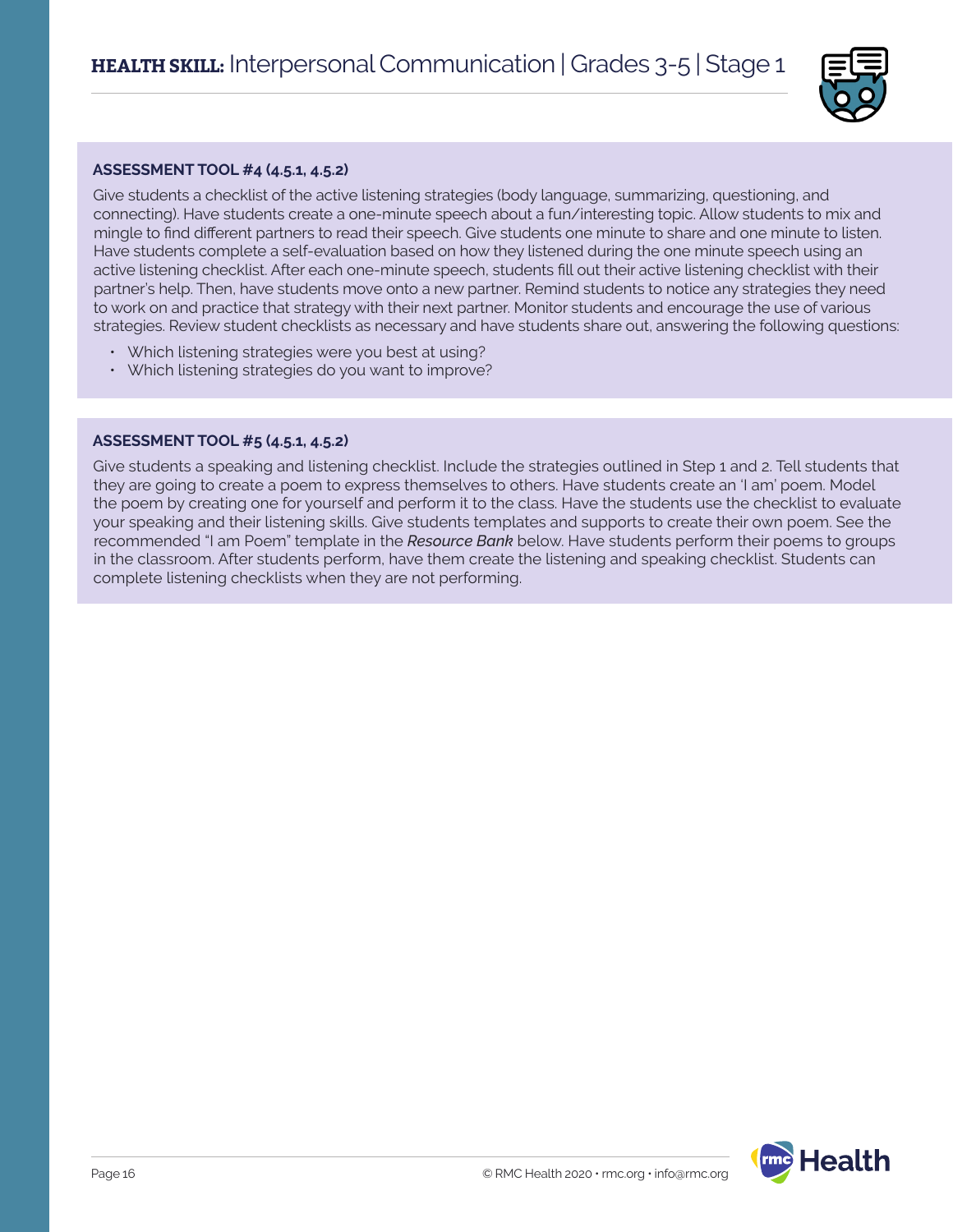

## **Content Area Connections**

Build content understanding through connections with other courses. Share suggestions with teachers to develop plans for content overlap and student language connections.

The use of effective listening and speaking strategies helps to create a safe and welcoming classroom. When planning for partner or group work, use the strategies learned in *Stage 1: Communication Techniques* to reinforce healthy ways of communicating. Use the strategies when teaching other content areas or share with colleagues, so students use similar language across contents, reinforcing student understanding. For example, during Math instruction prompt students to use active listening strategies during direct instruction of concepts.

Utilize content structures and topics in classrooms to reinforce student understanding and to support ongoing student development. *Stage 1: Communication Techniques* can be used across content areas when students are trying to communicate.

Reinforce the understanding that effective communication can help in all areas of life by exploring the following questions with students across contents. Add specific content information in place of the italicized words as necessary. These questions are meant to be used when students are interacting with others, during partner or group work. These questions are a guide for independent reflection when students are challenged to understand how best to communicate their needs, wants, and feelings, and how others may be communicating to them.

- What need, want, or feeling are you trying to communicate in *this moment*?
- How could you be a good listener in *this moment*?
- How could you use your voice to say your *needs, wants, or feelings*?
- How could you ask for help in *this moment*?

### **VOCABULARY REINFORCEMENT:**

Utilize the vocabulary words below to reinforce student understanding and to showcase the ability to use words across content areas. For example, an entire grade-level team can decide to teach these words within the specific contexts of their classes to deepen understanding of vocabulary and language use.

*listen, speak, voice, body language, facial expressions, speed, communicate, tone, summarize, connect, emotions*